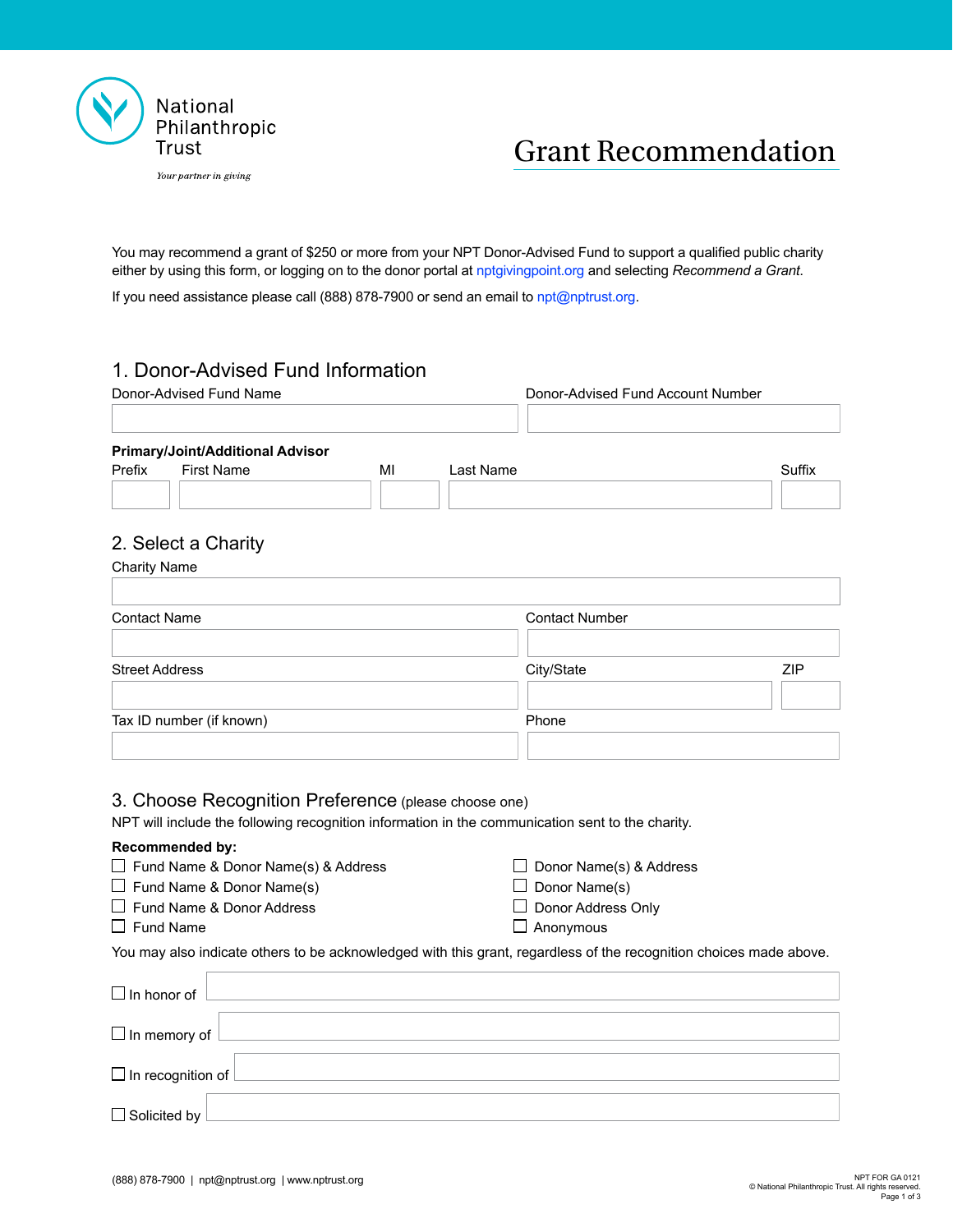#### 4. Grant Amount – Indicate the amount of the grant that the organization is to receive.

Amount (\$250 minimum)

| Grant date (month/day/year)<br><b>Required:</b> Beginning date<br>6. Purpose of Grant (please choose one)<br>$\Box$ Unrestricted (default if not checked)<br>$\Box$ Alumni fund<br>$\Box$ Missionary support<br>$\Box$ Annual support | <b>Required:</b> End date                                                                                                                                                                                         |  |
|---------------------------------------------------------------------------------------------------------------------------------------------------------------------------------------------------------------------------------------|-------------------------------------------------------------------------------------------------------------------------------------------------------------------------------------------------------------------|--|
|                                                                                                                                                                                                                                       |                                                                                                                                                                                                                   |  |
|                                                                                                                                                                                                                                       |                                                                                                                                                                                                                   |  |
|                                                                                                                                                                                                                                       |                                                                                                                                                                                                                   |  |
| $\Box$ Building fund<br>$\Box$ Tithe<br>$\Box$ Capital campaign<br>$\Box$ General support                                                                                                                                             | $\Box$ General scholarship support<br>$\Box$ Individual or team fundraising<br>$\Box$ Named scholarship support<br>$\Box$ Underwrite charity event (no benefits, not paying<br>for attendance, raffle or auction) |  |
| $\Box$ Other                                                                                                                                                                                                                          |                                                                                                                                                                                                                   |  |

## 7. Acknowledgement of Terms

#### **If I am the primary or joint advisor, I represent and warrant the following about my grant recommendation; or if I am not the primary or joint advisor, I represent and warrant that I am authorized to make the following representations on behalf of the primary and joint advisor:**

- The grant will directly and fully support a charitable program.
- The grant will not pay for attendance at a charitable event (e.g. gala, luncheon, golf outing, auction).
- The grant will not pay for goods/services or any other benefit for myself or any specific individual (e.g. auction item, membership fee, dues, tuition).
- The grant will not be used to support a political campaign or lobbying activity.
- The grant will not support a private non-operating foundation.
- The donor received a charitable deduction upon contributing assets to the donor-advised fund and no one will claim an additional deduction for this grant.

By signing below, I acknowledge my understanding that I am submitting a recommendation and not a direction, and that my recommendation is not legally binding on National Philanthropic Trust (NPT). I acknowledge that NPT retains exclusive legal control over contributed assets. I further acknowledge that I have read NPT's *[A Guide to Your Donor-](https://www.nptrust.org/wp-content/uploads/2019/10/A-Guide-to-Your-Donor-Advised-Fund-NPT.pdf)[Advised Fund](https://www.nptrust.org/wp-content/uploads/2019/10/A-Guide-to-Your-Donor-Advised-Fund-NPT.pdf)* and agree to the terms and/or conditions contained therein. I certify that, to the best of my knowledge, all information in connection with this recommendation is accurate or I will notify NPT in writing of any changes.

If I selected a recognition option other than "Anonymous," I acknowledge that by selecting the recognition option above, I am hereby giving NPT permission to share with the recommended grantee the name of my donor-advised fund, my name and/or my address, as indicated above.